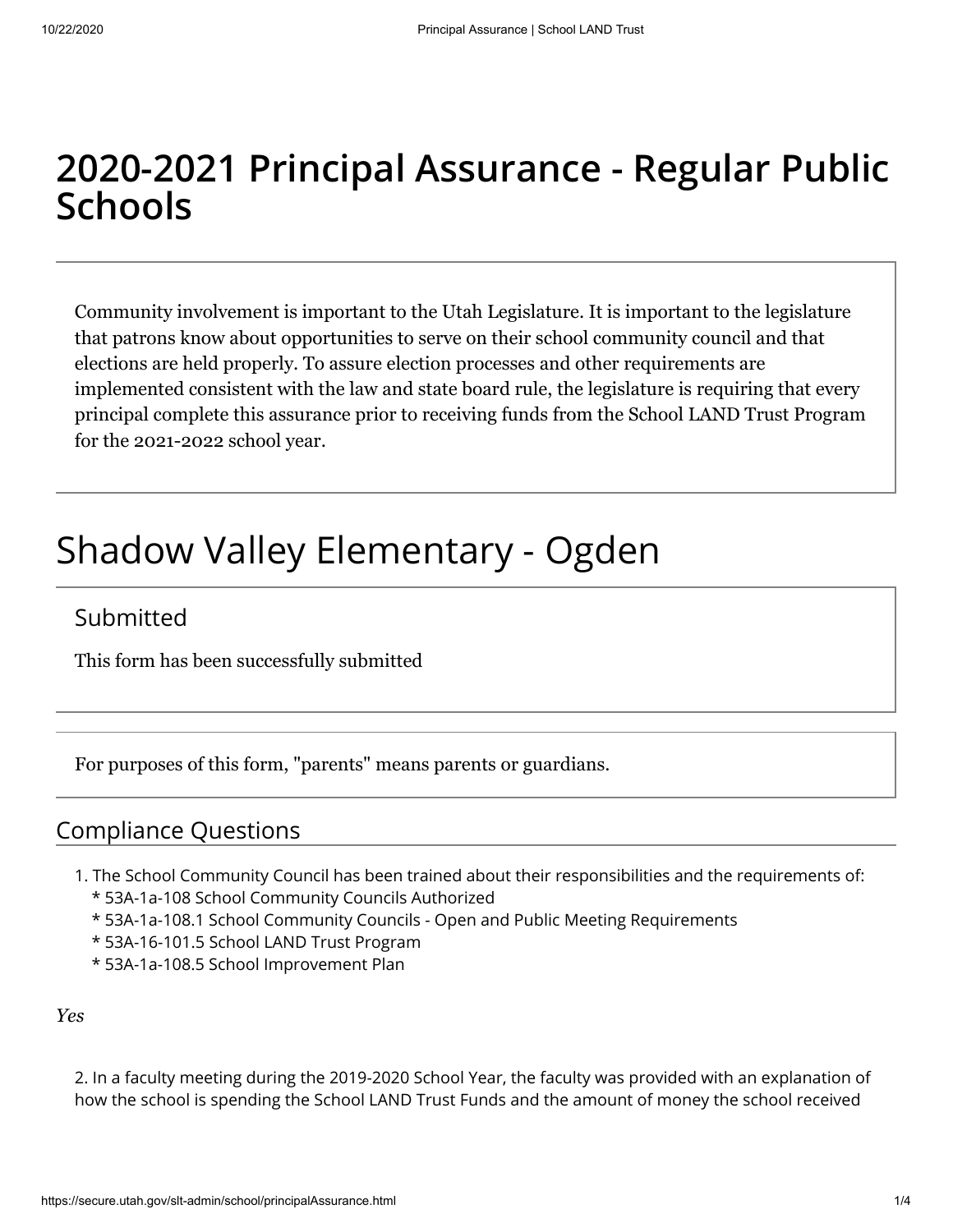from the program during the year (This is not required but is considered a best practice).

*Yes*

3. Notification Requirements:

In order for schools to receive School LAND Trust Program funds, councils are required to provide certain notices to parents and to make all meetings open to the public.

3-a. The public is welcome to attend meetings. An agenda, including the date, time and place of the meeting is posted on the school website with draft minutes of the prior meeting at least one week in advance of each meeting.

#### *Yes*

3-b. The following report summaries are provided on the school website, in the school office, and directly to parents without internet access before October 20th.

\* A proposed meeting schedule for the year

\* A list of the trust land council members with a direct contact phone number, email, or both

\* Summary of the 2019-2020 School Plan Final Report

*Yes*

\* How were parents without internet access notified?

#### *Reports and a proposed schedule for the year were posted on the front doors of the school and also in the office.*

3-c. The school website also displays:

\* The Rules of Order and Procedure adopted by the council

\* The dollar amount the school receives each year from the School LAND Trust Program

 \* An invitation to parents to consider serving on the School Community Council with an explanation of how parents can directly influence how the funds are spent.

#### *Yes*

4. During the 2019-2020 school year, the School Community Council received and discussed a report from the district and school administration about internet filtering, technology, reporting policies,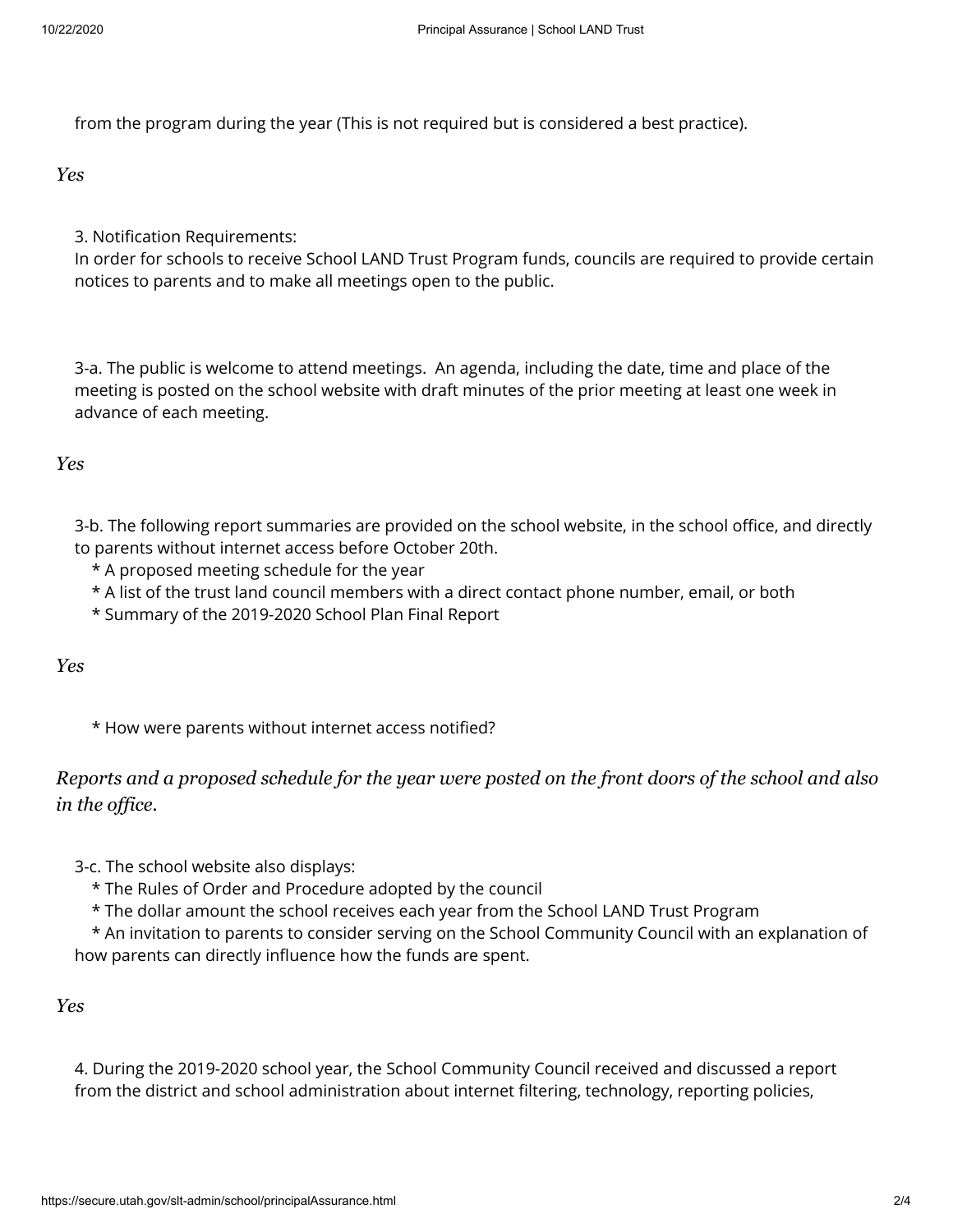practices, training, etc. currently being implemented to promote safe and productive use of the internet. The School Community Council ensured that training was provided, either by the school or the district, for students and parents about internet safety and digital citizenship.

*Yes*

## Election process for the 2020-2021 School Community Council

2020 Election Notification Date - when parents and staff were notified of the planned election.

*2020-09-08*

2020 Election Date - when elections were scheduled to be held, as noticed

*2020-10-23*

1. Notice of Elections

Parents and employees were noticed at least 10 days in advance of school community council elections of open positions on the council, how to file and when the elections would be held.

*No*

1-a. Fewer, or the same number, of parents applied for the open parent positions. A secret ballot election was not required.

#### *Not Applicable*

1-b. Fewer, or the same number, of employees applied for the open employee positions. A secret ballot election was not required.

#### *Not Applicable*

1-c. A secret ballot election was held at the school.

*No*